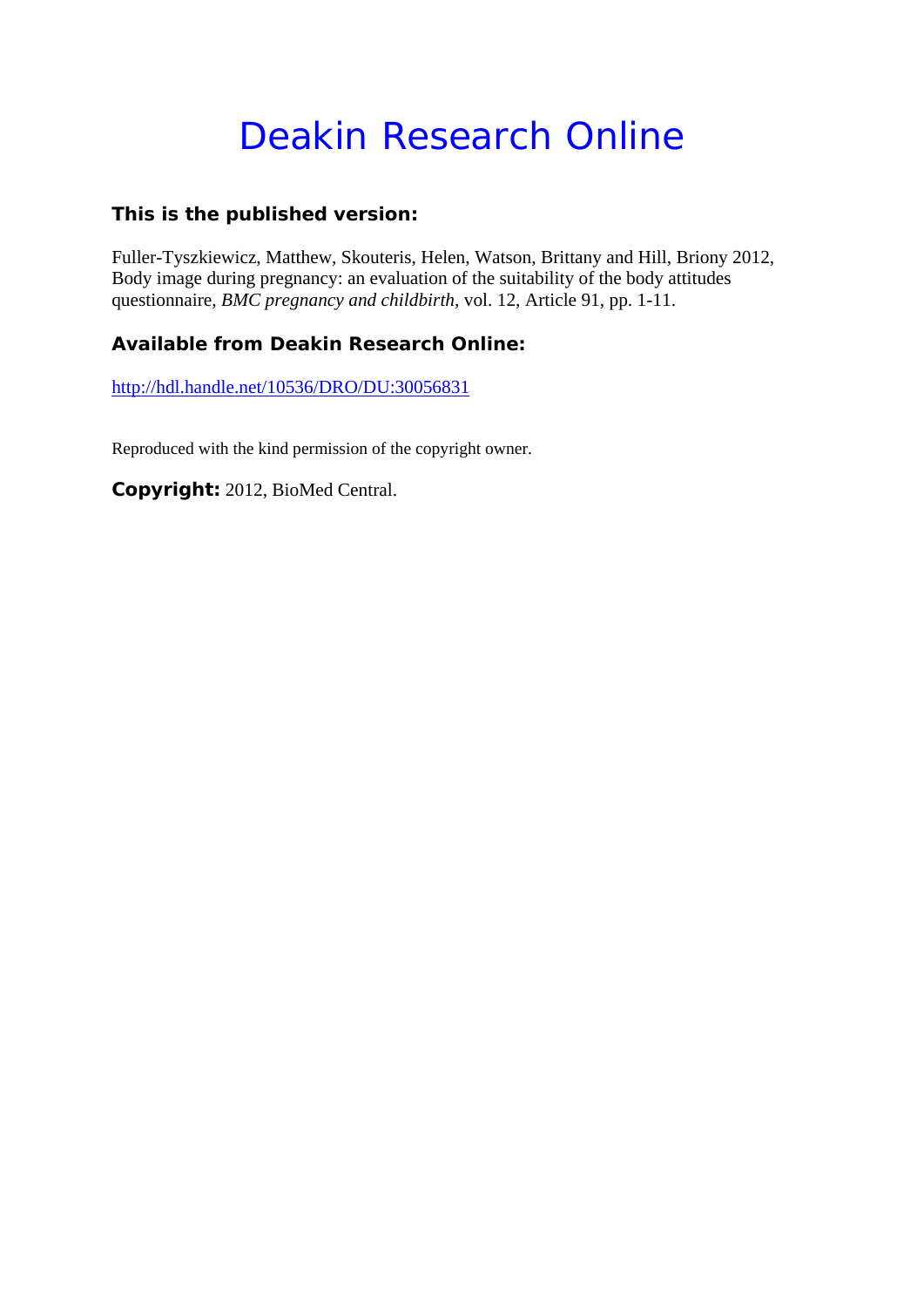

# **RESEARCH ARTICLE Example 2018 12:00 Open Access**

# Body image during pregnancy: an evaluation of the suitability of the body attitudes questionnaire

Matthew Fuller-Tyszkiewicz\* , Helen Skouteris, Brittany Watson and Briony Hill

# Abstract

**Background:** Available data suggest that body dissatisfaction is common during pregnancy and may even be a precursor to post-natal depression. However, in order to accurately identify at-risk women, it is essential to first establish that body image measures function appropriately in pregnant populations. Our study examines the suitability of the Body Attitudes Questionnaire (BAQ) for measuring body dissatisfaction among pregnant women by comparing the psychometric functioning of the BAQ: (1) across key phases of pregnancy, and (2) between pregnant and non-pregnant women.

Methods: A total of 176 pregnant women from Melbourne, Victoria filled out a questionnaire battery containing demographic questions and the Body Attitudes Questionnaire at 16, 24, and 32 weeks during pregnancy. A comparison group of 148 non-pregnant women also completed the questionnaire battery at Time 1. Evaluations of the psychometric properties of the BAQ consisted of a series of measurement invariance tests conducted within a structural equation modelling framework.

Results: Although the internal consistency and factorial validity of the subscales of the BAQ were established across time and also in comparisons between pregnant and non-pregnant women, measurement invariance tests showed non-invariant item intercepts across pregnancy and also in comparison with the non-pregnant subgroup. Inspection of modification indices revealed a complex, non-uniform pattern of differences in item intercepts across groups.

**Conclusions:** Collectively, our findings suggest that comparisons of body dissatisfaction between pregnant and non-pregnant women (at least based on the BAQ) are likely to be conflated by differential measurement biases that serve to undermine attempts to accurately assess level of body dissatisfaction. Researchers should be cautious in assessments of body dissatisfaction among pregnant women until a suitable measure has been established for use in this population. Given the fact that body dissatisfaction is often associated with maladaptive behaviours, such as unhealthy eating and extreme weight loss behaviours, and with ante-and post-natal depression, that have serious negative implications for women's health and well-being, and potentially also for the unborn foetus during pregnancy, developing a suitable body image screening tool, specific to the perinatal period is clearly warranted.

Keywords: Pregnancy, Body dissatisfaction, Body attitudes questionnaire, Measurement invariance

## Background

Body image is a broad term used to capture the cognitive, affective, behavioural, and perceptual aspects of one's experience of her/his body [\[1](#page-10-0)]. Body dissatisfaction is one facet of body image relating to the degree of dissatisfaction with particular aspects of the body [[2](#page-10-0)]. Body dissatisfaction is common in the general population [\[3\]](#page-10-0), and appears to

\* Correspondence: [matthewf@deakin.edu.au](mailto:matthewf@deakin.edu.au)

be more prevalent among women than men [[4,](#page-10-0)[5](#page-11-0)]. Prominent theories, such as Objectification Theory [\[6\]](#page-11-0) and Tripartite Influence Model [\[7\]](#page-11-0), argue that appearance-related socio-cultural values foster body image disturbances by strongly promoting an idealized physique – thin and toned for women and a lean, muscular shape for men – that departs markedly from the average physique, and which is unrealistic for most individuals to attain [[8](#page-11-0)].

These models of body dissatisfaction derive largely from samples of females aged 18–25 [\[8](#page-11-0)], although there is increasing sampling of early and pre-adolescent



© 2012 Fuller-Tyszkiewicz et al.; licensee BioMed Central Ltd. This is an Open Access article distributed under the terms of the Creative Commons Attribution License (<http://creativecommons.org/licenses/by/2.0>), which permits unrestricted use, distribution, and reproduction in any medium, provided the original work is properly cited.

School of Psychology, Deakin University, 221 Burwood Highway, Burwood, Victoria 3125, Australia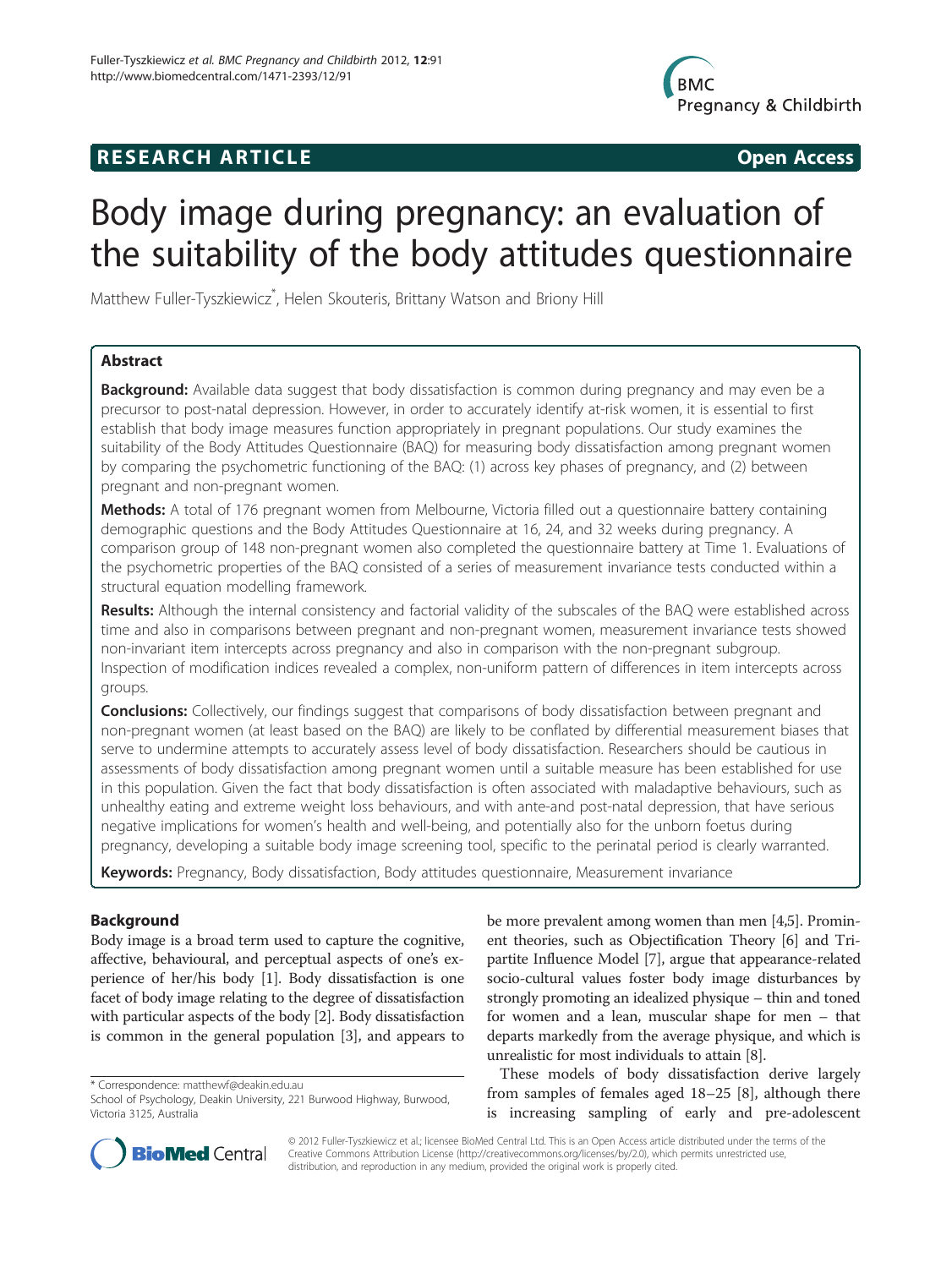cohorts in order to confirm the purported origins of body image issues [[9,10\]](#page-11-0). However, studies of other subgroups in which the human body undergoes considerable change, such as pregnant women, may provide further insights into the development and maintenance of body dissatisfaction. Pregnancy is characterised by significant physiognomic and psychosocial changes, such as hormonal fluctuations, the experience of pregnancyrelated physical symptoms and changes to one's appearance (e.g., rapid weight gain, nausea, back ache, varicose veins, stretch marks, acne, and swollen ankles and feet), and changing relationship dynamics with partner, family, and friends [[11\]](#page-11-0). Given that during pregnancy a woman's body increases in size, her body shape changes, and pregnancy-related physical symptoms become more pronounced, women who retain societal standards of appearance are likely to experience increased body dissatisfaction. The extent to which pregnant women are able to reject the thin ideal and/or adopt more realistic appearance-related values during pregnancy may explain maintenance or reduction in body dissatisfaction. Hence, compared to other times in women's lives when body shape remains relatively stable, pregnancy may allow for a more powerful test of the factors leading to body dis-satisfaction [\[11](#page-11-0)].

Although accumulated research findings clearly suggest that body image concerns are prevalent in pregnant women [\[12-14](#page-11-0)], findings have been mixed regarding whether the severity of such concerns are equivalent to or greater than in non-pregnant cohorts [[9\]](#page-11-0). One cause of these mixed results is over-reliance on general samples of pregnant women, without due consideration of how body image concerns may change across the phases of pregnancy. There is a surfeit of cross-sectional studies, making it difficult to delineate substantive differences in body image disturbances across pregnancy from sample-specific differences and sampling error. Findings from the few longitudinal studies that have tracked body image issues across pregnancy suggest that body image concerns may peak in early pregnancy and again in post-partum, and that there may be a period of relative satisfaction during mid to late pregnancy [[12,13,15,16\]](#page-11-0). It is also evident that the salience of body shape and size is heightened in early pregnancy relative to late pregnancy [[12](#page-11-0),[13](#page-11-0)] and women feel stronger, fitter, and less fat later in pregnancy compared with early pregnancy [\[12,13,16\]](#page-11-0).

The veracity of these and similar findings may also be undermined by reliance upon body image scales that have been validated for use in non-pregnant rather than pregnant populations [[11\]](#page-11-0). Any potential group difference (or indeed failure to find a group difference) in body dissatisfaction may be attributed to one or more of the following sources: (1) measurement error; (2) response style differences across cohorts; (3) qualitative differences in the meaning of the underlying construct; or (4) substantive differences in the construct. While researchers often assume that differences are of a substantive nature (particularly when internal consistency, test-retest, and predictive validity estimates are satisfactory), without further testing we cannot rule out the influence of measurement biases (i.e., reasons 1–3) [[17](#page-11-0)].

One method to investigate this issue is the statistical technique of measurement invariance. This can be used to disambiguate the joint effects of measurement biases and substantive differences that are evident between different populations who use the same measure [[18\]](#page-11-0). This approach evaluates the presence of four common forms of measurement bias: (1) factor structure (does the scale have the same number of underlying factors across groups?); (2) factor loadings (does the scale convey the same meaning across groups?); (3) item intercepts (do groups differ in their response profiles, for instance, does one group exhibit a more acquiescent response style?), and (4) item residual variances (is item true score measurement more reliable in one group than another?). Unless it has been demonstrated that the scale is free of any of these forms of measurement bias, one may question the validity of conclusions about substantive group differences [[18\]](#page-11-0).

#### Aims and rationale

Despite the importance of ensuring measurement equivalence before testing for group differences in a given construct, the suitability of available measures of body dissatisfaction for use in pregnant populations has yet to be evaluated empirically. Therefore, the present study used the Body Attitudes Questionnaire [\[19](#page-11-0)] to address the following two key research questions:

- 1) Does the scale function equivalently across three time points in pregnancy?
- 2) Does the scale function equivalently for pregnant and non-pregnant women?

The BAQ is one of the most commonly used measures of body dissatisfaction among pregnant women because it comprises four subscales of dissatisfaction that are, at face value, relevant for this population: feeling fat, strength and fitness, salience of weight and shape, and attractiveness [[11](#page-11-0)]. However, in light of the noted physiognomic and psychological changes that manifest in pregnancy, it is likely that the constructs measured by the BAQ will take on a different meaning across the various phases of pregnancy. Therefore, it is predicted that the BAQ will exhibit non-invariance across pregnancy and also in comparisons between pregnant and non-pregnant women.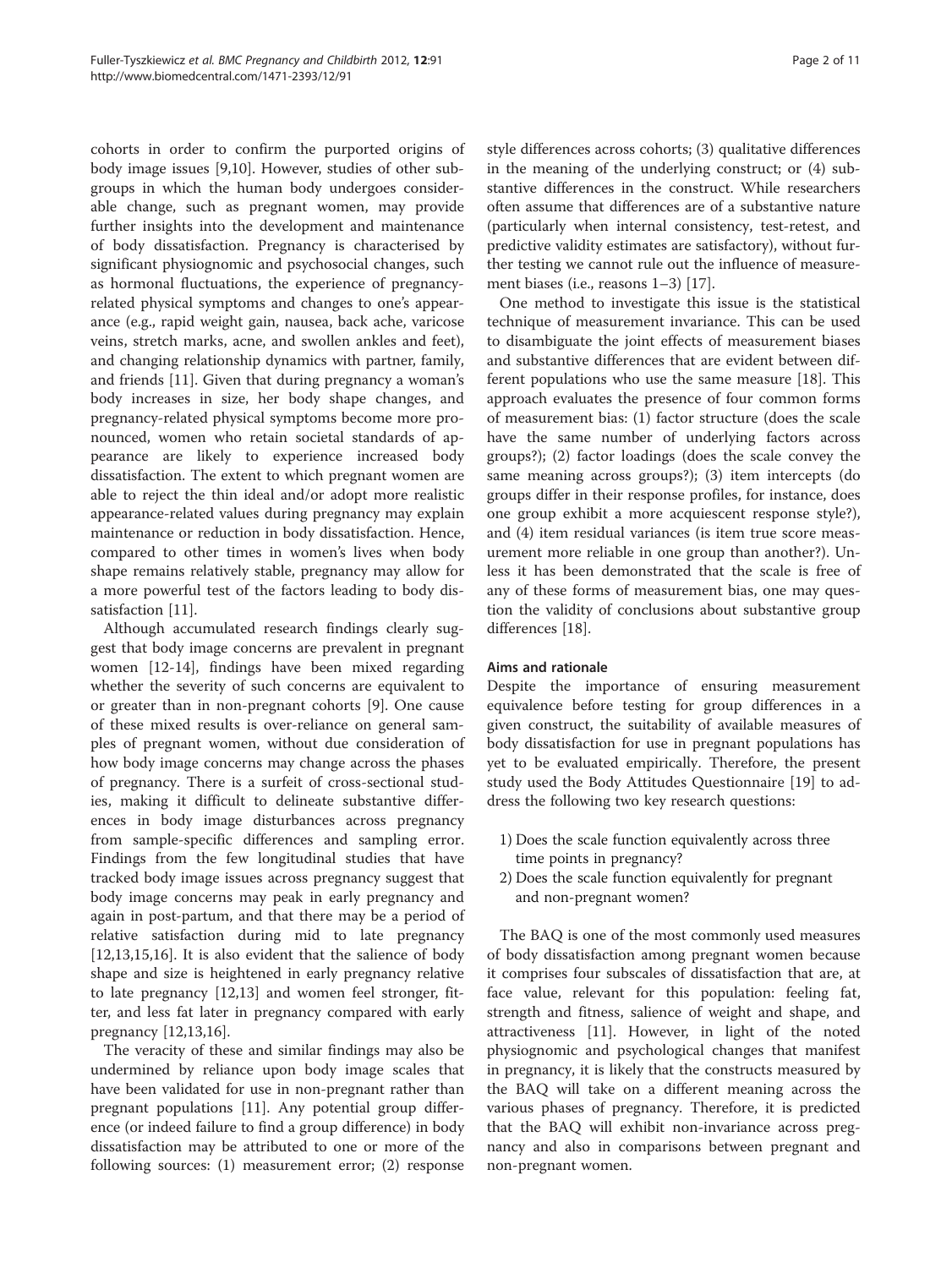#### Method

#### Participants

The present sample consisted of 324 women (148 nonpregnant and 176 pregnant women). Pregnant women  $(M = 30.77 \text{ years}, SD = 4.31, range = 18-41 \text{ years})$  were significantly older than non-pregnant women  $(M = 27.06$ years,  $SD = 6.24$ , range = 18–40 years);  $t_{(df=322)} = 6.30$ ,  $p < .001$ , Cohen's  $d = 0.70$ . The majority of non-pregnant women were born in Australia (83.3%); similarly, 85.1% of pregnant women were born in Australia. Nonpregnant women had, on average, a lower Body Mass Index (BMI,  $M = 24.59$ ,  $SD = 4.89$ ) than pregnant women in the early stages of the second trimester  $(M = 27.10,$  $SD = 5.68$ );  $t_{(df=322)} = 4.22$ ,  $p < .001$ , Cohen's  $d = 0.47$ , which was Time 1 of assessment. Pregnant women significantly increased their BMI from Time 1 (T1,  $M = 16.66$  weeks gestation,  $SD = .89$  weeks) to Time 2 (T2,  $M = 24.60$  weeks gestation,  $SD = .80$  weeks) ( $BMI_{T2} =$ 28.75,  $SD = 5.76$ ,  $t_{(df=350)} = 2.71$ ,  $p < .01$ ,  $d = 0.29$ ), and from T2 to Time 3 (T3,  $M = 32.97$  weeks gestation,  $SD =$ .85 weeks)  $(BMI_{T3} = 30.02, SD = 5.92, t_{(df=350)} = 2.04,$  $p < .05$ ,  $d = 0.22$ ). Although pregnant women were more likely to have exercised in the past month (89.6% versus 70%;  $\chi^2_{\text{(df }}=1) = 19.76$ ,  $p < .001$ , Cramer's V = .17), the amount and type of exercise they engaged in were less extreme (see Table 1).

The majority of the sample was university educated; 37.3% of non-pregnant women and 42.6% of pregnant women had a bachelor's degree, while a further 23.3% of non-pregnant women and 16.6% pregnant women had postgraduate qualifications. Furthermore, most of the non-pregnant women and pregnant women during the first trimester were employed (76% versus 76.8%).

There was a significant difference in the relationship status of non-pregnant and pregnant women in the present study;  $\chi^2_{\text{(df }=4)} = 72.17$ ,  $p < .001$ , Cramer's V = .33. Seventy-five percent of pregnant women were married, 22.5% were in a de facto relationship, and 2.2% were never married/single. In contrast, 40% of the nonpregnant women were married, 34.7% were never married/single, 20% were in a de facto relationship, 3.3% were separated from their spouse, and 2% were widowed or divorced. Likewise, there was a difference in number of children (excluding current pregnancy for pregnant cohort);  $\chi^2_{\text{(df }=4)} = 22.45$ ,  $p < .001$ , Cramer's V = .19. As shown in Table 1, pregnant women were more likely than non-pregnant women to have multiple children (specifically, 1 or 2 children).

The non-pregnant cohort were more likely to have a history of mental illness (46.7% versus 35.2%);  $\chi^2_{\text{(df }=1)}$  = 5.68,  $p < .05$ , Cramer's V = .09. However, the only psychological condition to differentiate between the two groups was history of eating disorders (see Table 1).

#### Table 1 Breakdown of demographic differences across groups

|                               | Pregnant<br>women<br>$(n = 176)$ | Non-pregnant<br>women<br>$(n = 148)$ | $x^2$ or t <sup>^</sup> |
|-------------------------------|----------------------------------|--------------------------------------|-------------------------|
| Exercise (min/week)           | 128.50 (91.59)                   | 192.18 (136.05)                      | $5.01***$               |
| Exercise intensity            |                                  |                                      |                         |
| Low                           | 66.8%                            | 31.8%                                | 40.06***                |
| Moderate                      | 30.2%                            | 42.4%                                | $5.43*$                 |
| Vigorous                      | 3.0%                             | 25.8%                                | 36.42***                |
| Number of babies <sup>#</sup> |                                  |                                      |                         |
| 0                             | 53.3%                            | 62.7%                                | 2.52                    |
| 1                             | 35.6%                            | 16.0%                                | 22.45***                |
| 2                             | 6.1%                             | 16.7%                                | 16.92***                |
| 3                             | 3.9%                             | 4.6%                                 | $8.49**$                |
| $4+$                          | 1.1%                             | 0.0%                                 | 0.84                    |
| Mental illness                |                                  |                                      |                         |
| Minor depression              | 17.0%                            | 24.0%                                | 2.63                    |
| Major depression              | 5.5%                             | 6.0%                                 | 0.03                    |
| Antenatal depression          | 1.1%                             | 2.0%                                 | 0.42                    |
| Postnatal depression          | 4.9%                             | 10.0%                                | 2.96                    |
| Bipolar disorder              | 1.1%                             | 2.0%                                 | 0.42                    |
| Anxiety disorder              | 15.4%                            | 14.7%                                | 0.01                    |
| Eating disorder               | 1.1%                             | 8.0%                                 | $9.45***$               |
| Substance/alcohol abuse       | 1.1%                             | 1.3%                                 | 0.03                    |

^ Chi square for comparisons of frequencies, t values for comparisons of mean scores.

# Not including current pregnancy.

#### Measures

Demographic questions were used to assess participants' age, place of birth, relationship status (married/single/de facto, etc.), number of children, employment status, education, exercise habits, history of mental illness, and height and weight (to calculate BMI).

The following four subscales from the Body Attitudes Questionnaire [[19\]](#page-11-0) that are most suitable for pregnant women were used to assess self-perceived appearance and bodily function: (1) feeling fat (e.g., 'I feel fat when I can't get clothes over my hips'); (2) strength and fitness ('I quickly get exhausted if I overdo it'); (3) salience of weight and shape ('I spend a lot of time thinking about my weight'), and (4) attractiveness ('People hardly ever find me sexually attractive'). Items were rated on a 5-point Likert-type scale ranging from 1 (definitely disagree) to 5 (definitely agree). Items were scored so that higher scores reflect greater attractiveness, feeling fat, salience of appearance, and strength/fitness.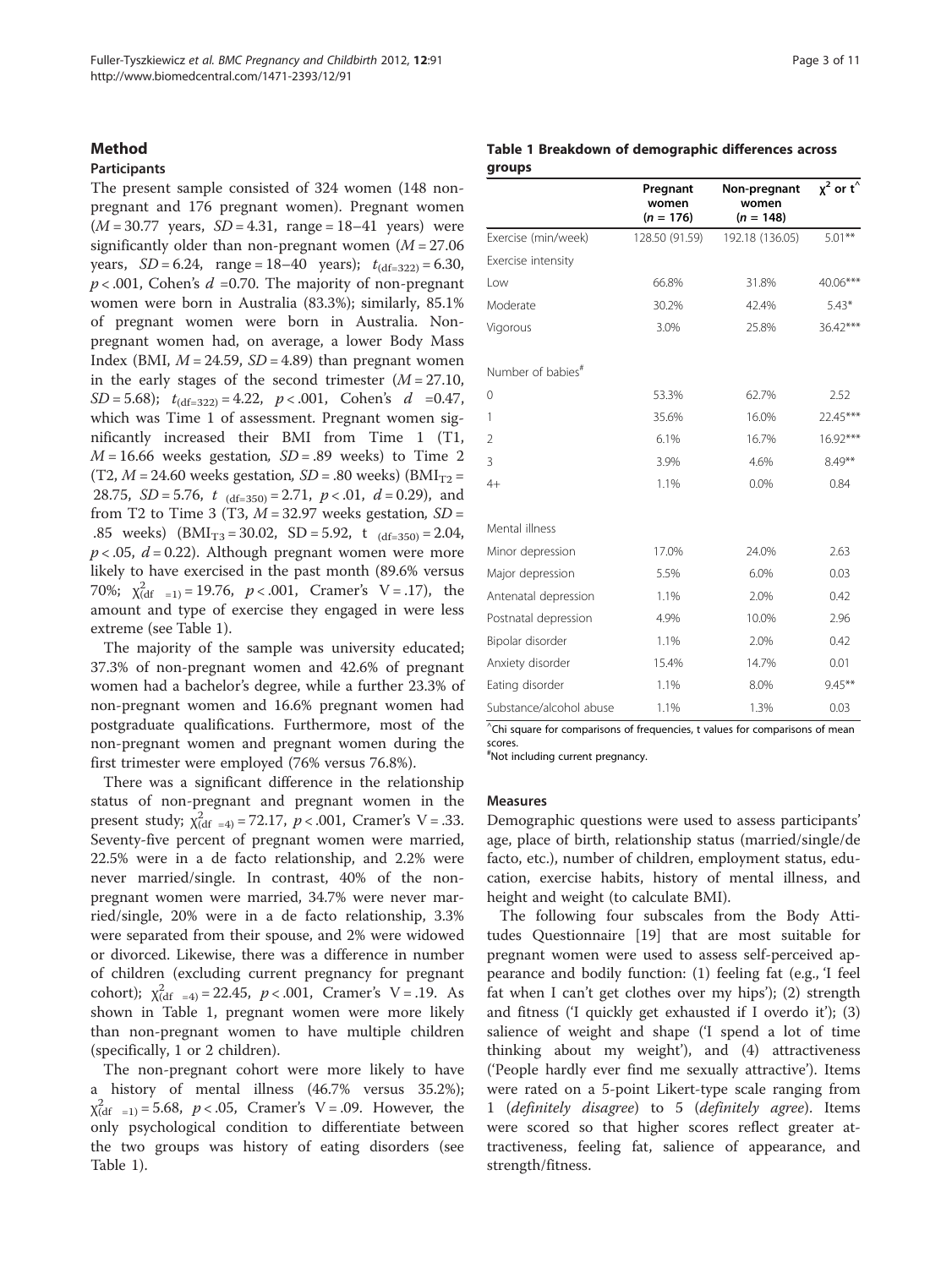Ben-Tovim and Walker demonstrated the factorial validity and internal consistency ( $\alpha = .87$  for full scale) of the BAQ, and showed that scores on these subscales were stable over a four-week test-retest period  $(r=.64)$ for salience of weight and shape to  $r = .91$  for feeling fat) in a non-clinical sample of hospital employees and students [[19\]](#page-11-0). Similarly, Skouteris and colleagues demonstrated internal consistency and stability in BAQ subscales across three time points during pregnancy: Time 1 (16–23 weeks), Time 2 (24–31 weeks) and Time 3 (32–39 weeks). The internal consistency estimates (averaged over the three time points) ranged from .70 (strength and fitness) to .88 (feeling fat), whereas the averaged test-retest reliability estimates ranged from .64 (salience of weight and shape) to .77 (feeling fat) [[16\]](#page-11-0).

In the present study, reliability estimates were acceptable for both pregnant and non-pregnant participants. For non-pregnant women, Cronbach's alpha values were .92 (feeling fat), .80 (attractiveness), .84 (salience), and .81 (strength/fitness). Internal consistency estimates were slightly lower for pregnant women: .62 - .69 (attractiveness), .91 - .93 (feeling fat), .75 - .81 (salience), and .76 - .79 (strength/fitness). However, scores on these subscales were quite stable across the three time points for pregnant women: .66 - .80 (attractiveness), .69 - .77 (feeling fat), .65 - .73 (salience), and .67 - .74 (strength/fitness).

## Procedure

Permission to undertake the study was obtained from the Deakin University Ethics Committee. Pregnant participants were primarily recruited through advertisements in parenting magazines and general media advertising; however, mother, child, and baby forums and obstetrician clinics were also targeted. To recruit the non-pregnant subsample, we used social media sites and general media advertising. These advertisements invited women to participate in a study examining body image in women; advertisements targeting pregnant women specified that we were interested in tracking body image among pregnant women across three time points of pregnancy. Women who registered interest in the study were mailed a hard copy of the questionnaire with a reply paid envelope (T1). Pregnant women were recruited at or after 16 weeks gestation. This standardised time period allowed for women to learn about their pregnancy, consider the pregnancy certain (since the threat of miscarriage has subsided) and to then participate at regular 8-week time points.

The same questionnaire (minus questions about relationship status, number of children, exercise habits, history of mental illness, country of birth, and educational attainment) was mailed again to pregnant women 8 weeks later at approximately 24 weeks (T2) and again 8 weeks later at approximately 32 weeks (T3) of their

pregnancy. Questionnaires for pregnant women were coded in order to link data across the three waves of data collection for each woman.

#### Data analytic strategy

Data were analysed in Mplus 6.1, using robust (meanand variance-adjusted) maximum likelihood estimation (MLMV) for continuous indicator variables. These estimators are robust to issues of non-normality [\[20\]](#page-11-0). Missingness (less than 5% overall) was handled using maximum likelihood estimation under the assumption that data were missing at random (MAR)[\[21](#page-11-0)].

Given that comparisons of BAQ subscales across the stages of pregnancy constitutes a repeated measures design, a single augmented means and covariance matrix approach was undertaken in which items were correlated across time to control for non-independence of scores from T1 to T3. In the event that full measurement invariance was established for these three time points, non-pregnant women were to be compared against T1 ( $M = 16.66$  weeks gestation,  $SD = .89$ ) data since this was the only time point without missing data and, therefore, would not require imputation for missing values. However, as we were unable to establish measurement invariance across time (see below), nonpregnant women were instead compared to each separate time point to see if measurement invariance could be established between non-pregnant and pregnant women at any of the stages of pregnancy. Comparisons between pregnant and non-pregnant women were conducted using multi-group confirmatory factor analysis.

Adequacy of baseline model fit (i.e., the factor structure without imposition of cross-temporal or crossgroup equality constraints on parameters) was examined using the following criteria: Comparative Fit Index (CFI > .95 for good fit, > .90 for adequate fit), Root Mean Square Error of Approximation (RMSEA; RMSEA  $\leq$  .06 for good fit, RMSEA < .08 for adequate fit), and Standardized Root Mean Square Residual (SRMR; SRMR < .05 for good fit, SRMR < .08 for adequate fit) [[22,23\]](#page-11-0).

Once adequate model fit was established for each group or time point separately, four increasingly stringent invariance assumptions were tested in sequence, starting with the least restrictive model. The first model (configural invariance) required that items loaded onto the same factors across data sets, but allowed item parameters (factor loadings, residual variances, and intercepts), factor variances, and latent means to vary across groups or time. In the second model (weak invariance), equality constraints across groups (or time points) were applied to factor loadings and model fit was re-evaluated. Evidence of adequate fit for this model ensures that a given factor has the same meaning across groups (or time) [[18\]](#page-11-0). Strong invariance (model three) involved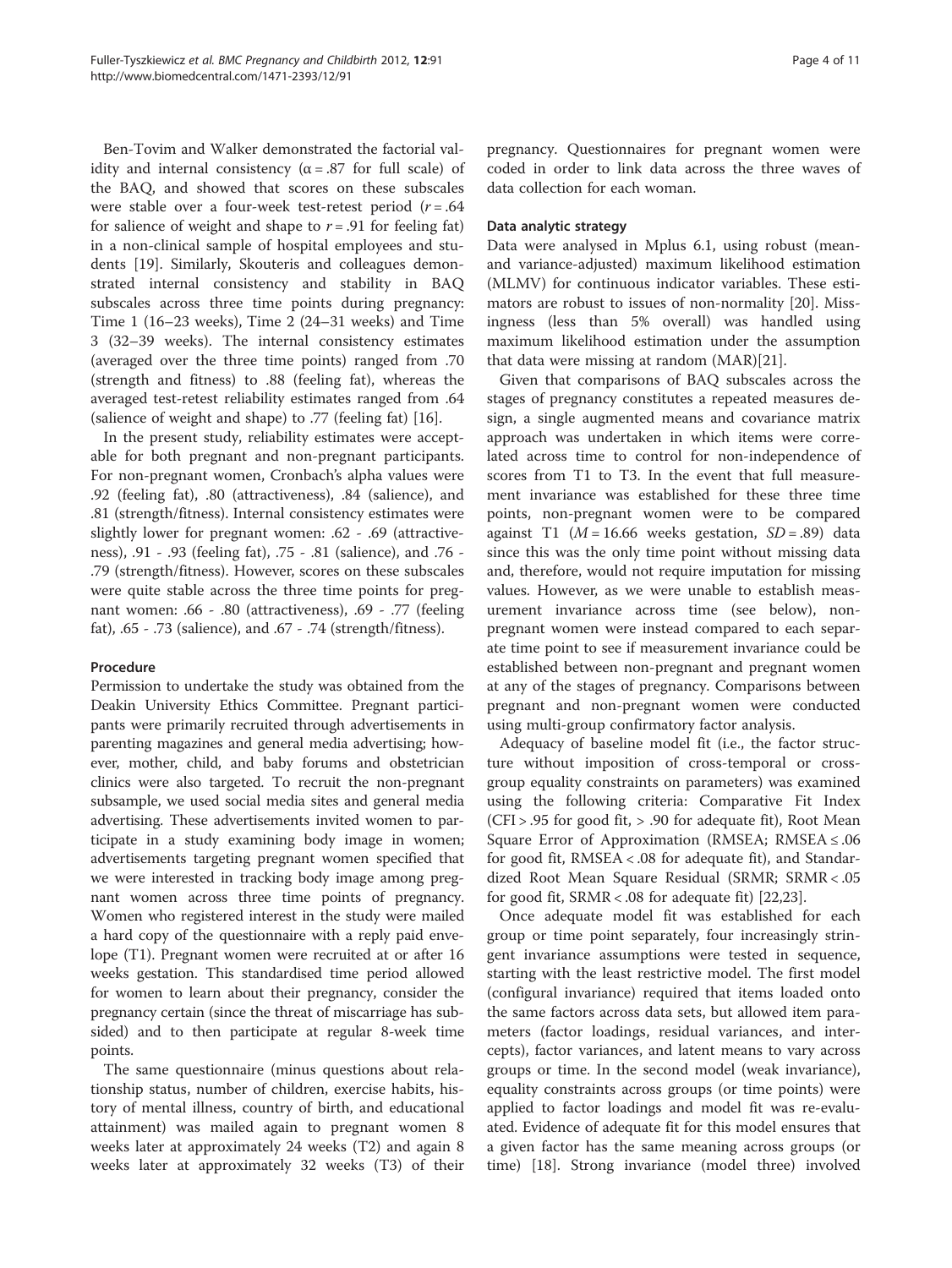constraining item intercepts to equality across groups (or time) to evaluate potential for systematic bias in responses from one group to another (or from one time point to another). If the assumptions of strong invariance held, then an additional equality constraint was to be placed on residual variances (model four – strict invariance). This last step ensures that group (or timerelated) differences obtained from comparisons of item composite scores (i.e., summing and averaging across individual items) can be attributed to substantive differences on the construct and are not due to differences in proportion of error variance in item-level scores.

Measurement invariance is statistically evaluated by calculating differences in fit indices (typically,  $\Delta \chi^2$ ,  $\Delta$ CFI, etc.) between reference and comparison models. The target model is typically compared against a less restrictive model (e.g., comparing model one versus the baseline model). As  $\chi^2$  is sensitive to sample size and also to minor departures from normality [[24,25\]](#page-11-0), some researchers advocate the use of practical changes in model fit, using one of several comparative fit measures (e.g., CFI or TLI) [[26\]](#page-11-0). The present study used  $\Delta$ CFI > .01 to indicate practical change in fit from one model to the next, as recommended by Cheung and Rensvold [\[26](#page-11-0)]. Model comparison terminated if equality constraints led to practical change in CFI values.

To the extent that one of the proposed models did not adequately fit the data, the researchers examined modification indices to determine sources of variance across groups and freed the equality constraint for that particular parameter. If this revised model is shown to have adequate model fit, it may be concluded that the measure exhibits *partial* invariance [\[18,27\]](#page-11-0).

## Results

#### Tests of invariance across pregnancy

As shown in Table 2, each of the BAQ subscales (with the exception of the feeling fat subscale) was adequately represented by a uni-dimensional model. Examination of the modification indices suggested that the feeling fat subscale could be divided into two related subscales for our pregnant subgroup: (1) feeling fat – general (items 4, 8, 10, 25, 28, 35, and 38; numbers aligned with those reported in Ben-Tovim & Walker [[19](#page-11-0)]), and (2) feeling

|  | Table 2 Tests of measurement invariance across time for pregnant cohort $(n=176)$ |  |  |
|--|-----------------------------------------------------------------------------------|--|--|
|--|-----------------------------------------------------------------------------------|--|--|

|                       |          |     |            |             |             |              | 90% CI |             |
|-----------------------|----------|-----|------------|-------------|-------------|--------------|--------|-------------|
| Subscale              | $x^2$    | df  | <b>CFI</b> | <b>ΔCFI</b> | <b>SRMR</b> | <b>RMSEA</b> | LOW    | <b>HIGH</b> |
| Feeling fat           |          |     |            |             |             |              |        |             |
| Configural            | 1084.346 | 555 | .884       |             | .063        | .074         | .067   | .080        |
| Feeling fat_revf1     |          |     |            |             |             |              |        |             |
| Configural            | 285.266  | 165 | .945       |             | .057        | .064         | .052   | .077        |
| Weak                  | 310.608  | 177 | .939       | .006        | .065        | .065         | .053   | .077        |
| Strong                | 353.572  | 191 | .925       | .014        | .067        | .070         | .058   | .081        |
| Feeling fat_revf2     |          |     |            |             |             |              |        |             |
| Configural            | 177.214  | 72  | .927       |             | .059        | .091         | .074   | .108        |
| Weak                  | 190.807  | 80  | .923       | .004        | .064        | .089         | .073   | .105        |
| Strong                | 226.498  | 90  | .905       | .018        | .068        | .093         | .078   | .108        |
| Attractiveness        |          |     |            |             |             |              |        |             |
| Configural            | 112.800  | 72  | .957       |             | .057        | .057         | .035   | .076        |
| Weak                  | 125.437  | 80  | .952       | .005        | .070        | .057         | .037   | .075        |
| Strong                | 198.437  | 90  | .885       | .067        | .072        | .083         | .067   | .098        |
| Weight/shape salience |          |     |            |             |             |              |        |             |
| Configural            | 157.946  | 72  | .934       |             | .059        | .082         | .065   | .100        |
| Weak                  | 165.050  | 80  | .935       | .001        | .062        | .078         | .061   | .095        |
| Strong                | 199.908  | 90  | .916       | .019        | .064        | .083         | .068   | .099        |
| Strength & fitness    |          |     |            |             |             |              |        |             |
| Configural            | 223.646  | 114 | .922       | ÷           | .063        | .074         | .059   | .088        |
| Weak                  | 240.331  | 124 | .917       | .005        | .072        | .073         | .059   | .087        |
| Strong                | 279.244  | 136 | .898       | .019        | .075        | .077         | .064   | .090        |

Notes: Feeling fat revf1 and revf2 represent the feeling fat-general and feeling-fat clothing specific factors.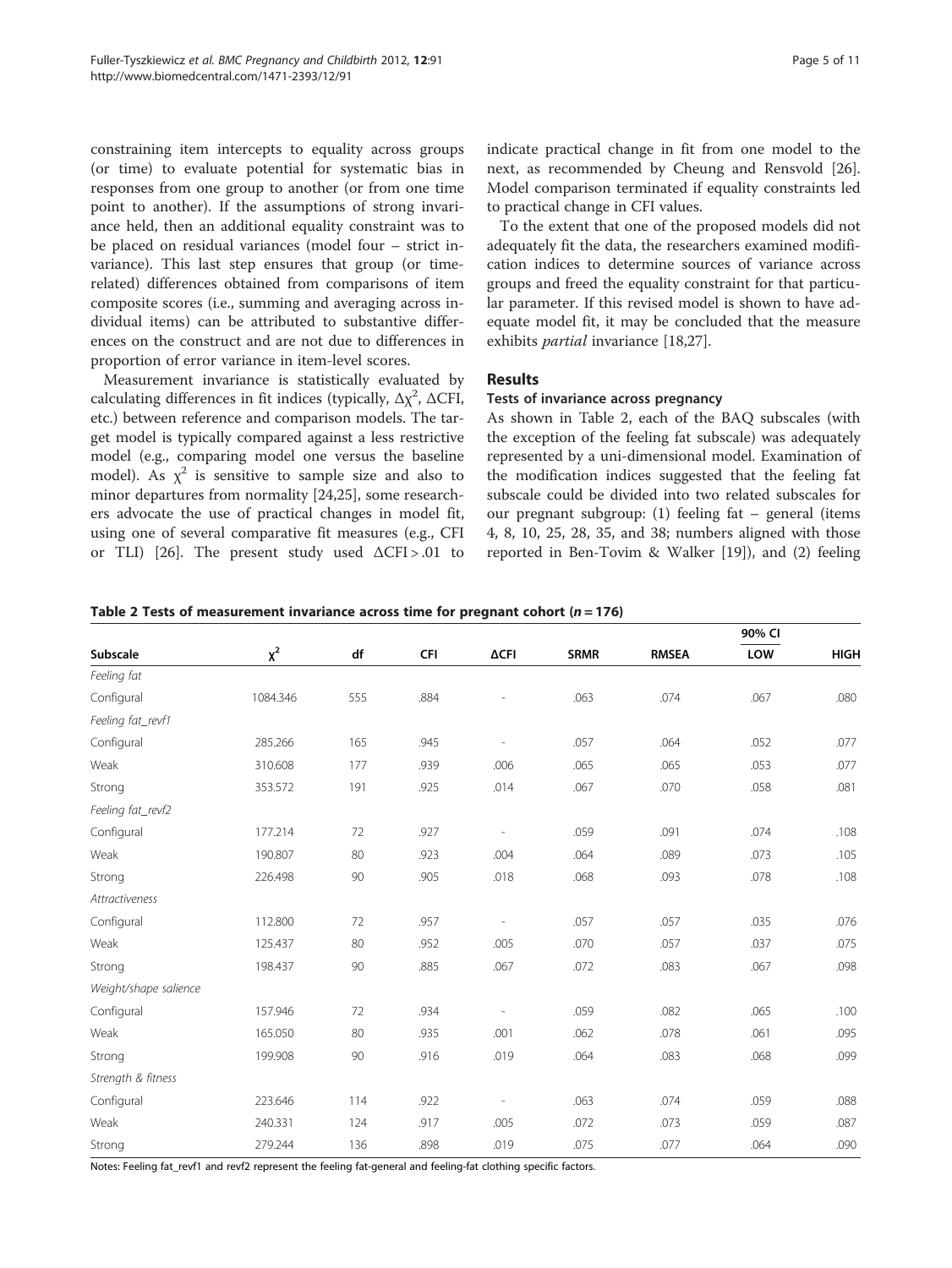fat – clothing specific (items  $5, 14, 19, 42,$  and  $44$ ). As the two factor model of the feeling fat subscale also provided a significantly better fit than the uni-dimensional model for non-pregnant women (as covered in the next subsection), subsequent measurement invariance tests of the feeling fat subscale separated the items into these two identified subcomponents.

The imposition of equality constraints on factor loadings over time produced minimal change in CFI values (all ΔCFIs < .01), suggesting that the subscales retained the same meaning across the three phases of pregnancy. However, additional equality constraints on item intercepts led to non-ignorable changes in CFI values:  $\Delta$ CFI = .014 for feeling fat-general,  $\Delta$ CFI = .018 for feeling fat – clothing specific,  $\Delta \text{CFI} = .067$  for attractiveness,  $\Delta \text{CFI} = .019$  for salience, and  $\Delta \text{CFI} = .019$  for strength and fitness. Cross-temporal invariance tests were terminated at this step. Differences in item intercepts across time are presented in Additional file [1](#page-10-0).

### Comparison between pregnant and non-pregnant women

As the subscales of BAQ were non-invariant across the phases of pregnancy, comparisons with non-pregnant women were made at each time point separately. However, it was important to first ensure that factor structure suggested by Ben-Tovim and Walker [\[19](#page-11-0)] could be replicated in our non-pregnant sample. As shown in Table 3, each of the subscales was adequately represented by unidimensional models. RMSEA values were slightly higher than the desired .08 cut-off, but this is not unexpected when sample size is small  $(N < 300)$ , and can be ignored if other indices suggest good model fit [\[28](#page-11-0)]. Separating the feeling fat subscale into two separate factors (as per the pregnant cohort) yielded significant improvement in model fit  $(\Delta x^2 = 7.068, p < .01)$ .

Comparisons between pregnant and non-pregnant women are shown in Tables [4,](#page-7-0) [5](#page-8-0) and [6](#page-9-0). In each instance, configural invariance (common number of factors) was established and formed a suitable baseline against which to test the increasingly stringent invariance assumptions. Regardless of which time point non-pregnant women

Table 3 Tests of measurement model fit for each subscale, non-pregnant cohort only  $(n = 148)$ 

|                                          |                   |              |      |                            |      | 90% CI |
|------------------------------------------|-------------------|--------------|------|----------------------------|------|--------|
| <b>Subscale</b>                          |                   |              |      | df CFI SRMR RMSEA LOW HIGH |      |        |
| Feeling fat_1F                           | 107.844 54 936    |              | .052 | .082                       | .059 | .105   |
| Feeling fat 2F                           | 90.776 53 955 047 |              |      | .069                       | .044 | .093   |
| Attractiveness                           | 3.252             | 5 1.000 .018 |      | .000                       | .000 | .091   |
| Weight/shape salience 12.744 5 .969 .029 |                   |              |      | .102                       | .033 | .174   |
| Strength & fitness                       | 17.778            | 9.960        | .044 | .081                       | .019 | .137   |

Notes: Feeling fat\_1F and feeling fat\_2F reflect uni-dimensional and twodimensional representations of the feeling fat subscale items, respectively. were compared against, substantial declines in model fit (as evidenced by ΔCFI values) were observed for each of the subscales once factor loadings were constrained to equality across groups, with the following exceptions: (1) the attractiveness subscale (comparison with T1 pregnancy data), (2) strength and fitness subscale (comparison with T1), and (3) feeling fat - clothing specific (comparison with T2 and T3 data).

Based on modification indices provided for the poorly fitting weak invariance models, several factor loadings were freed from equality constraints in order to see whether partial invariance could be achieved. Freeing of these factor loadings across groups led to model fit that was comparable to the configural invariance model (see revised models in Tables [4,](#page-7-0) [5,](#page-8-0) [6](#page-9-0), and [7](#page-10-0) for the full list of the items that were freed from equality constraints). These revised weak invariance models were then compared against the strong invariance models in which item intercepts were also constrained to equality, and revealed substantial loss in model fit. Inspection of modification indices revealed a non-uniform pattern of cross-group differences in item intercepts (see Additional file [1](#page-10-0)). Given the absence of a clear pattern of response bias, the decision was made to terminate measurement invariance tests at this step rather than freeing more model parameters.

#### **Discussion**

The present study addressed a significant gap in the women's body image literature by evaluating the functioning of a commonly used measure of body image, the Body Attitude Questionnaire, BAQ [\[19](#page-11-0)], both across the phases of pregnancy and between pregnant and nonpregnant women. Collectively, our findings suggest that comparisons of body dissatisfaction between pregnant and non-pregnant women (at least based on the BAQ) are likely to be conflated by differential measurement biases that serve to undermine attempts to accurately assess potential differences in body dissatisfaction.

While adequate model fit was established for the subscales of BAQ when fit simultaneously for pregnant and non-pregnant women (i.e., configural invariance), subsequent cross-group equality constraints on factor loadings led in most instances to significant worsening of model fit and necessitated freeing the invariance assumption for several loadings in order to achieve acceptable fit. Poor fit for the subsequent, strong invariance model (with item intercepts set to equality across groups) revealed non-ignorable differences in the way pregnant and nonpregnant women responded to survey items. Measurement invariance tests were terminated at this step after inspection of modification indices revealed a nonuniform pattern of differences in item intercepts for the two groups – that is, in some instances, pregnant women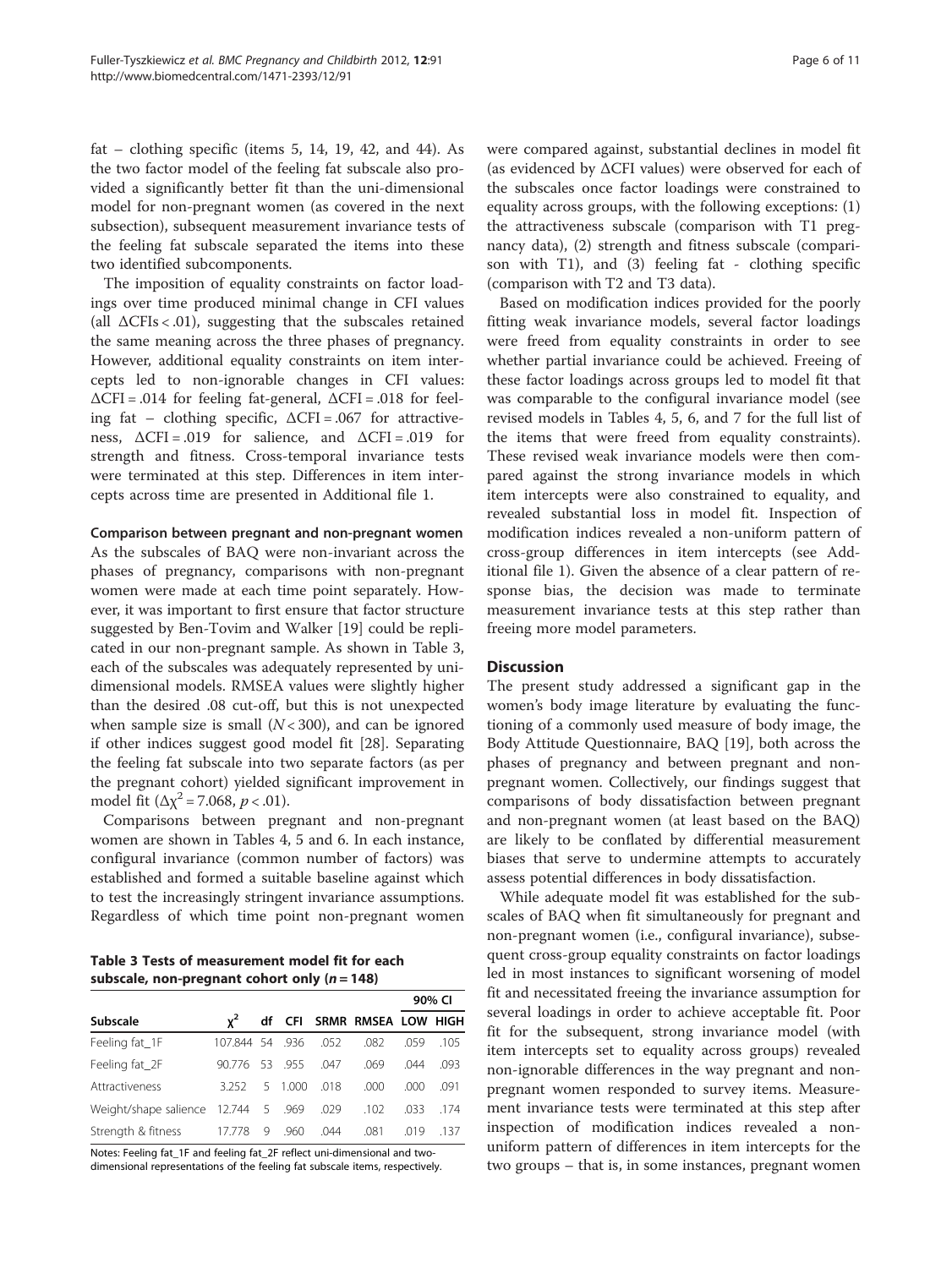|                       |          |    |            |                   |             |              | 90% CI |             |
|-----------------------|----------|----|------------|-------------------|-------------|--------------|--------|-------------|
| Subscale              | $\chi^2$ | df | <b>CFI</b> | $\Delta$ CFI      | <b>SRMR</b> | <b>RMSEA</b> | LOW    | <b>HIGH</b> |
| Feeling fat_revf1     |          |    |            |                   |             |              |        |             |
| Configural            | 84.879   | 28 | .954       | Ĭ.                | .029        | .079         | .060   | .099        |
| Weak                  | 108.850  | 34 | .939       | .015              | .057        | .083         | .066   | .100        |
| Weak rev              | 100.381  | 33 | .945       | .009 <sub>0</sub> | .061        | .080         | .062   | .098        |
| Strong                | 218.299  | 41 | .857       | .088              | .049        | .116         | .101   | .131        |
| Feeling fat_revf2     |          |    |            |                   |             |              |        |             |
| Configural            | 77.405   | 10 | .880       |                   | .014        | .145         | .116   | .176        |
| Attractiveness        |          |    |            |                   |             |              |        |             |
| Configural            | 12.817   | 10 | .991       |                   | .021        | .030         | .000   | .071        |
| Weak                  | 16.726   | 14 | .991       | .000              | .024        | .025         | .000   | .062        |
| Strong                | 25.461   | 19 | .979       | .012              | .024        | .032         | .000   | .062        |
| Weight/shape salience |          |    |            |                   |             |              |        |             |
| Configural            | 46.348   | 10 | .946       | J.                | .034        | .106         | .076   | .138        |
| Weak                  | 63.651   | 14 | .926       | .020              | .052        | .105         | .080   | .132        |
| Weak_rev              | 50.322   | 13 | .944       | .002 $\wedge$     | .044        | .094         | .068   | .123        |
| Strong                | 121.615  | 19 | .846       | .098              | .080        | .130         | .108   | .152        |
| Strength & fitness    |          |    |            |                   |             |              |        |             |
| Configural            | 56.429   | 18 | .939       | ÷,                | .051        | .081         | .058   | .106        |
| Weak                  | 60.516   | 23 | .940       | .001              | .053        | .071         | .050   | .093        |
| Strong                | 138.093  | 29 | .826       | .114              | .055        | .108         | .090   | .127        |

<span id="page-7-0"></span>

| Table 4 Tests of invariance between non-pregnant and Time 1 pregnant data (at or after 16 weeks gestation) |  |  |
|------------------------------------------------------------------------------------------------------------|--|--|
|------------------------------------------------------------------------------------------------------------|--|--|

Notes: ^ compared against CFI for configural model; Feeling fat\_revf1 and revf2 represent the feeling fat-general and feeling-fat clothing specific factors.

gave more extreme responses than non-pregnant women, while in other instances non-pregnant women gave more extreme responses. A similar pattern of results was found when comparing across phases of pregnancy: configural and weak invariance assumptions held, but equality constraints on item intercepts led to significant worsening of model.

There are several possible explanations for noninvariance of item intercepts. Within the context of crossgroup analyses, item intercept differences may be reflective of different response styles across groups [\[19,26](#page-11-0)]. That is, for the offending item(s), one group may have a greater tendency to provide extreme responses (higher or lower). While the present study is the first to demonstrate that body dissatisfaction measures do not function equivalently in pregnant populations, such findings are consistent with other research showing unanticipated differences in the way various populations respond to these measures. For instance, measurement non-invariance is often found across gender and culture, with males more likely than females to use extreme response profiles [\[29\]](#page-11-0), and for individuals in eastern cultures to provide more middle response options (due to modesty) than western counterparts [\[30\]](#page-11-0).

Within the context of within-subject designs (such as repeated assessment of pregnant women), it is more likely that non-invariant item intercepts reflect participants' recalibration of the response scale [\[17](#page-11-0)]. That is, despite having the same level of dissatisfaction at T1 and T2, an individual may give a rating of 'moderately agree' at T1, but a rating of 'slightly agree' at T2 because her/ his interpretation of what constitutes slight and moderate agreement change over time.

One common approach to deal with recalibrated response categories would be to collapse across blurred/ non-distinct categories. For instance, non-invariance issues may be resolved if a 7 point response scale  $(1 =$  strongly disagree,  $2 =$  moderately disagree,  $3 =$  slightly disagree, 4 = neither agree nor disagree, 5 = slightly agree,  $6 =$  moderately agree, and  $7 =$  strongly agree) is changed to a 5 point scale by collapsing the slightly and moderately categories at each end of the scale (i.e.,  $1 =$  strongly disagree,  $2$  = moderately disagree,  $3$  = neither agree nor disagree, 4 = moderately agree, and 5 = strongly agree). The suitability of this approach depends on whether there are obvious categories to collapse or remove, a consideration that can be made by a knowledge expert. Further research is needed to evaluate whether changing the response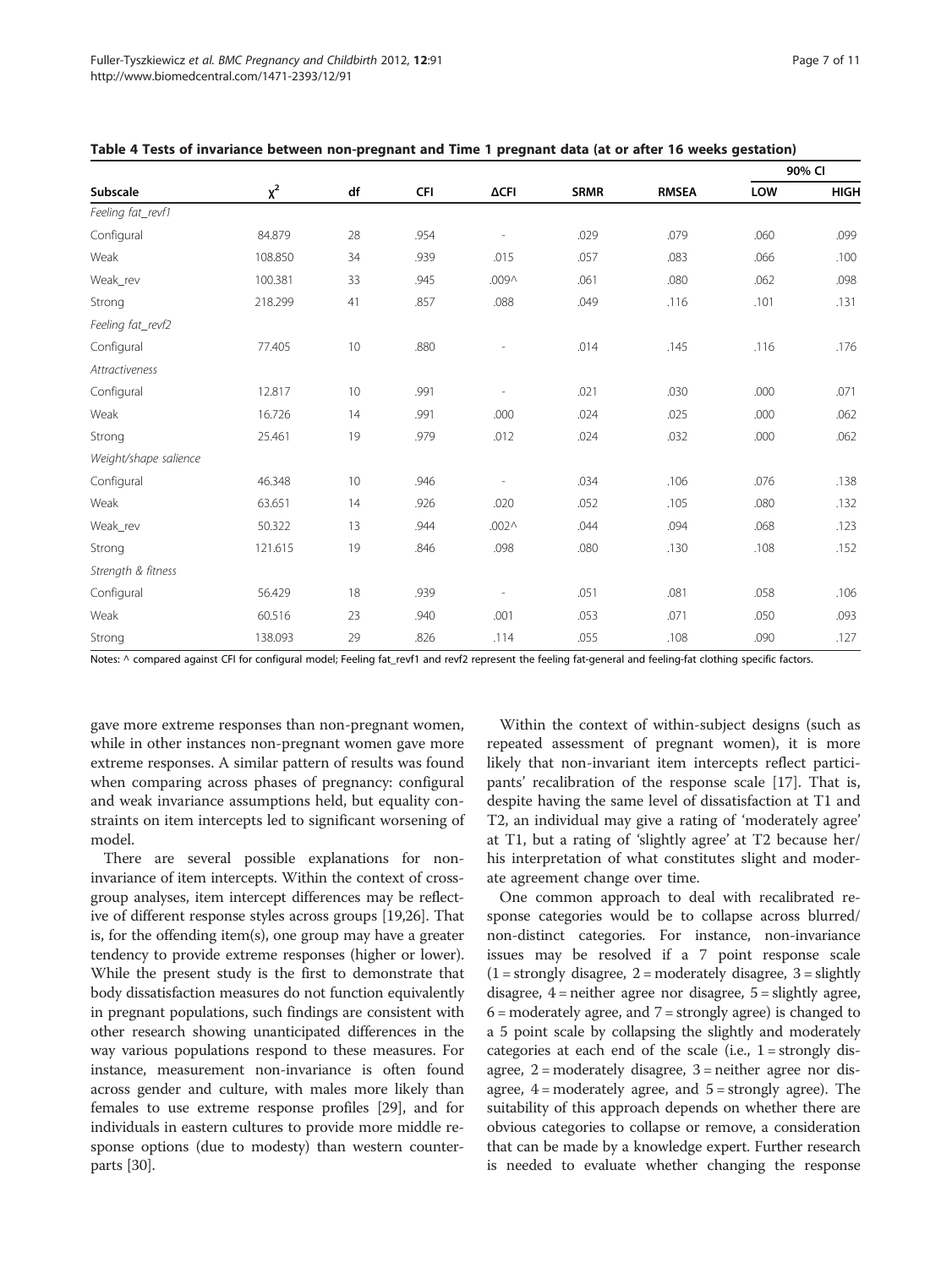|                       |          |    |            |                   |             |              | 90% CI |             |
|-----------------------|----------|----|------------|-------------------|-------------|--------------|--------|-------------|
| Subscale              | $\chi^2$ | df | <b>CFI</b> | ΔCFI              | <b>SRMR</b> | <b>RMSEA</b> | LOW    | <b>HIGH</b> |
| Feeling fat_revf1     |          |    |            |                   |             |              |        |             |
| Configural            | 48.101   | 28 | .982       |                   | .028        | .047         | .023   | .069        |
| Weak                  | 270.129  | 34 | .787       | .195              | .048        | .147         | .131   | .163        |
| Weak rev              | 58.731   | 33 | .977       | $.005 \wedge$     | .028        | .049         | .028   | .069        |
| Strong                | 368.601  | 41 | .704       | .273              | .035        | .158         | .143   | .172        |
| Feeling fat_revf2     |          |    |            |                   |             |              |        |             |
| Configural            | 48.243   | 10 | .933       | ä,                | .071        | .109         | .079   | .141        |
| Weak                  | 51.004   | 14 | .935       | .002              | .074        | .091         | .065   | .118        |
| Strong                | 88.185   | 19 | .879       | .056              | .086        | .106         | .085   | .129        |
| <b>Attractiveness</b> |          |    |            |                   |             |              |        |             |
| Configural            | 8.245    | 10 | 1.000      |                   | .021        | .000         | .000   | .052        |
| Weak                  | 107.336  | 14 | .715       | .285              | .126        | .144         | .119   | .170        |
| Weak_rev              | 9.463    | 13 | 1.000      | .000 <sub>0</sub> | .021        | .000         | .000   | .041        |
| Strong                | 161.538  | 19 | .565       | .435              | .022        | .153         | .131   | .175        |
| Weight/shape salience |          |    |            |                   |             |              |        |             |
| Configural            | 24.990   | 10 | .965       | ÷,                | .026        | .068         | .035   | .102        |
| Weak                  | 174.262  | 14 | .624       | .341              | .267        | .189         | .164   | .214        |
| Weak_rev              | 39.135   | 12 | .956       | .009 <sub>0</sub> | .036        | .084         | .055   | .114        |
| Strong                | 489.143  | 19 | .239       | .717              | .307        | .277         | .256   | .299        |
| Strength & fitness    |          |    |            |                   |             |              |        |             |
| Configural            | 11.823   | 18 | 1.000      | ÷,                | .028        | .000         | .000   | .028        |
| Weak                  | 103.809  | 23 | .780       | .220              | .174        | .104         | .085   | .125        |
| Weak rev              | 13.623   | 21 | 1.000      | .000 <sub>0</sub> | .039        | .000         | .000   | .023        |
| Strong                | 381.024  | 29 | .042       | .958              | .174        | .194         | .177   | .212        |

<span id="page-8-0"></span>

| Table 5 Tests of invariance between non-pregnant and Time 2 pregnant data (at approximately 24 weeks gestation) |  |  |  |  |
|-----------------------------------------------------------------------------------------------------------------|--|--|--|--|
|-----------------------------------------------------------------------------------------------------------------|--|--|--|--|

Notes: ^ compared against CFI for configural model; Feeling fat\_revf1 and revf2 represent the feeling fat-general and feeling-fat clothing specific factors.

options improves or diminishes the psychometric properties of the BAQ.

Differential response biases across groups can be dealt with by including covariates for response bias [\[31,32](#page-11-0)], provided the pattern of response bias is consistent across items. Unfortunately, this method could not be used for the present sample, as the pattern of item intercept noninvariance was complex, with no clear pattern of response bias.

#### Limitations

It is worth noting the limitations of the present study. First, our two groups (pregnant and non-pregnant women) differed on the key demographics of age, BMI, exercise habits, relationship status, number of children, and history of mental illness. Some of these differences may be anticipated given the nature of the two groups. For instance, it is not unreasonable to expect that more pregnant women would be married or in a long-term relationship, to be older, have larger BMI, and/or have

more children than non-pregnant women. While it is desirable – where possible – to match participants on these background variables, doing so would likely produce an atypical non-pregnant sample that does not represent the broader non-pregnant population.

Present findings also raise concerns about the dimensionality of the feeling fat subscale of the BAQ. Whereas the authors of this measure recommend a uni-dimensional model for these items, a two factor model was necessary to achieve acceptable model fit for the pregnant women in our sample. This two-factor model also produced significantly improved fit over the uni-dimensional model for our non-pregnant group. Therefore, some caution need be applied when interpreting invariance results for the feeling fat subcomponents as a two factor solution has not been previously reported in the literature. Despite replicating this twofactor solution across three stages of pregnancy, further examination of the dimensionality of the feeling fat items is warranted.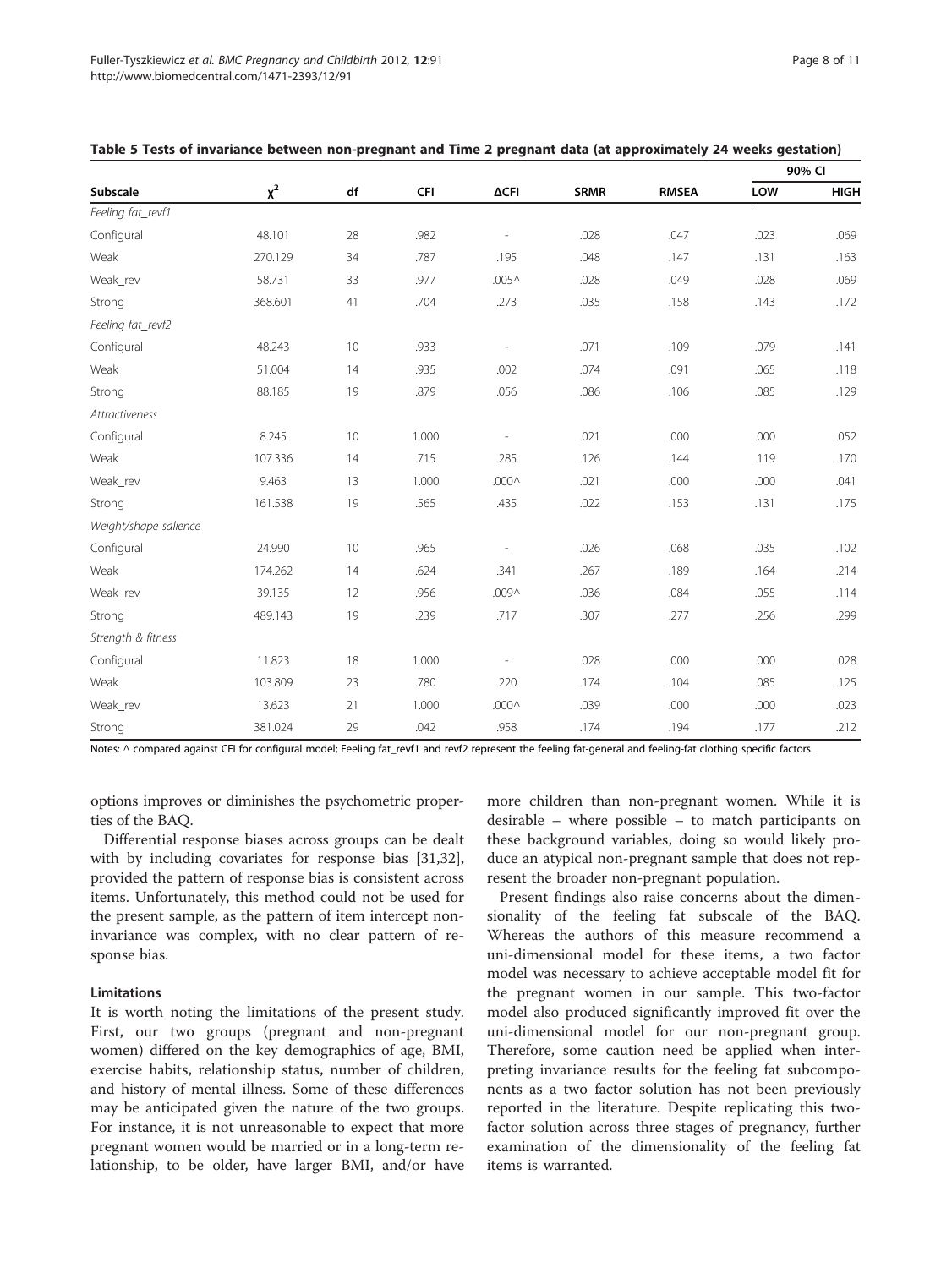|                       |          |    |            |                   |             |              | 90% CI |             |  |
|-----------------------|----------|----|------------|-------------------|-------------|--------------|--------|-------------|--|
| Subscale              | $\chi^2$ | df | <b>CFI</b> | <b>ΔCFI</b>       | <b>SRMR</b> | <b>RMSEA</b> | LOW    | <b>HIGH</b> |  |
| Feeling fat_revf1     |          |    |            |                   |             |              |        |             |  |
| Configural            | 48.196   | 28 | .983       |                   | .028        | .047         | .023   | .069        |  |
| Weak                  | 319.830  | 34 | .762       | .221              | .053        | .162         | .146   | .178        |  |
| Weak_rev              | 63.927   | 33 | .974       | .009 $\wedge$     | .034        | .054         | .034   | .074        |  |
| Strong                | 440.803  | 41 | .668       | .306              | .059        | .174         | .160   | .189        |  |
| Feeling fat_revf2     |          |    |            |                   |             |              |        |             |  |
| Configural            | 52.649   | 10 | .927       |                   | .072        | .115         | .086   | .147        |  |
| Weak                  | 56.518   | 14 | .928       | .001              | .076        | .097         | .071   | .124        |  |
| Strong                | 104.788  | 19 | .854       | .074              | .095        | .118         | .097   | .141        |  |
| Attractiveness        |          |    |            |                   |             |              |        |             |  |
| Configural            | 21.588   | 10 | .963       |                   | .021        | .060         | .024   | .095        |  |
| Weak                  | 86.296   | 14 | .768       | .195              | .089        | .127         | .102   | .153        |  |
| Weak_rev              | 23.197   | 13 | .967       | .004 <sub>0</sub> | .021        | .049         | .011   | .081        |  |
| Strong                | 137.085  | 19 | .621       | .346              | .107        | .139         | .118   | .161        |  |
| Weight/shape salience |          |    |            |                   |             |              |        |             |  |
| Configural            | 28.940   | 10 | .966       |                   | .034        | .077         | .045   | .110        |  |
| Weak                  | 147.136  | 14 | .763       | .203              | .262        | .172         | .147   | .198        |  |
| Weak_rev              | 32.047   | 12 | .964       | .002 $\wedge$     | .034        | .072         | .042   | .103        |  |
| Strong                | 494.508  | 19 | .152       | .812              | .032        | .279         | .258   | .300        |  |
| Strength & fitness    |          |    |            |                   |             |              |        |             |  |
| Configural            | 52.276   | 18 | .940       |                   | .050        | .077         | .053   | .102        |  |
| Weak                  | 239.553  | 23 | .624       | .316              | .165        | .171         | .152   | .191        |  |
| Weak rev              | 62.135   | 21 | .930       | $.010^$           | .052        | .078         | .056   | .101        |  |
| Strong                | 424.666  | 29 | .313       | .617              | .146        | .206         | .189   | .223        |  |

<span id="page-9-0"></span>

| Table 6 Tests of invariance between non-pregnant and Time 3 pregnant data (at approximately 32 weeks gestation) |  |  |
|-----------------------------------------------------------------------------------------------------------------|--|--|
|-----------------------------------------------------------------------------------------------------------------|--|--|

Notes: ^ compared against CFI for configural model; Feeling fat\_revf1 and revf2 represent the feeling fat-general and feeling-fat clothing specific factors.

#### Implications of present findings

These limitations notwithstanding, the present study shows the utility of measurement invariance tests for evaluating the suitability of a given self-report measure for cross-group and/or cross-temporal tests of group difference. Invariance tests revealed evidence of differential response styles for all subscales of the BAQ, and thus cast doubt on the accuracy of previous estimates of group differences (both between pregnant and nonpregnant women, and across the phases of pregnancy) which have relied on the BAQ [\[12,13\]](#page-11-0).

In the absence of measurement invariance, researchers are unable to establish whether the level of body dissatisfaction experienced during pregnancy is commensurate with, or perhaps greater than, that reported pre-pregnancy. Nor are they able to determine whether peaks in an individual's body dissatisfaction throughout pregnancy represent natural, benign fluctuations or whether they are potentially indicative of future mental health issues, such as post-natal depression. As a consequence, the BAQ as presently constituted is unable to provide clinicians and health care providers with information necessary to effectively monitor the well-being of pregnant women, in terms of attitudes toward their bodies during this life phase.

It is clear there is a need for a body dissatisfaction measure which functions appropriately in pregnant populations [\[13](#page-11-0)]. When creating and testing a suitable pool of items, researchers should be attentive to the presence of potential response biases (such as extreme response tendencies or acquiescence) in order to reduce the risk of non-invariant item intercepts as found in the present study [\[32](#page-11-0)]. Quantitatively-based decisions about which items to retain may also be supplemented with qualitative interviews of pregnant women to determine how response options may be recalibrated across the phases of pregnancy. Until such a measure has been devised and validated, it is recommended that body image researchers test for measurement invariance in their samples as a precautionary measure before drawing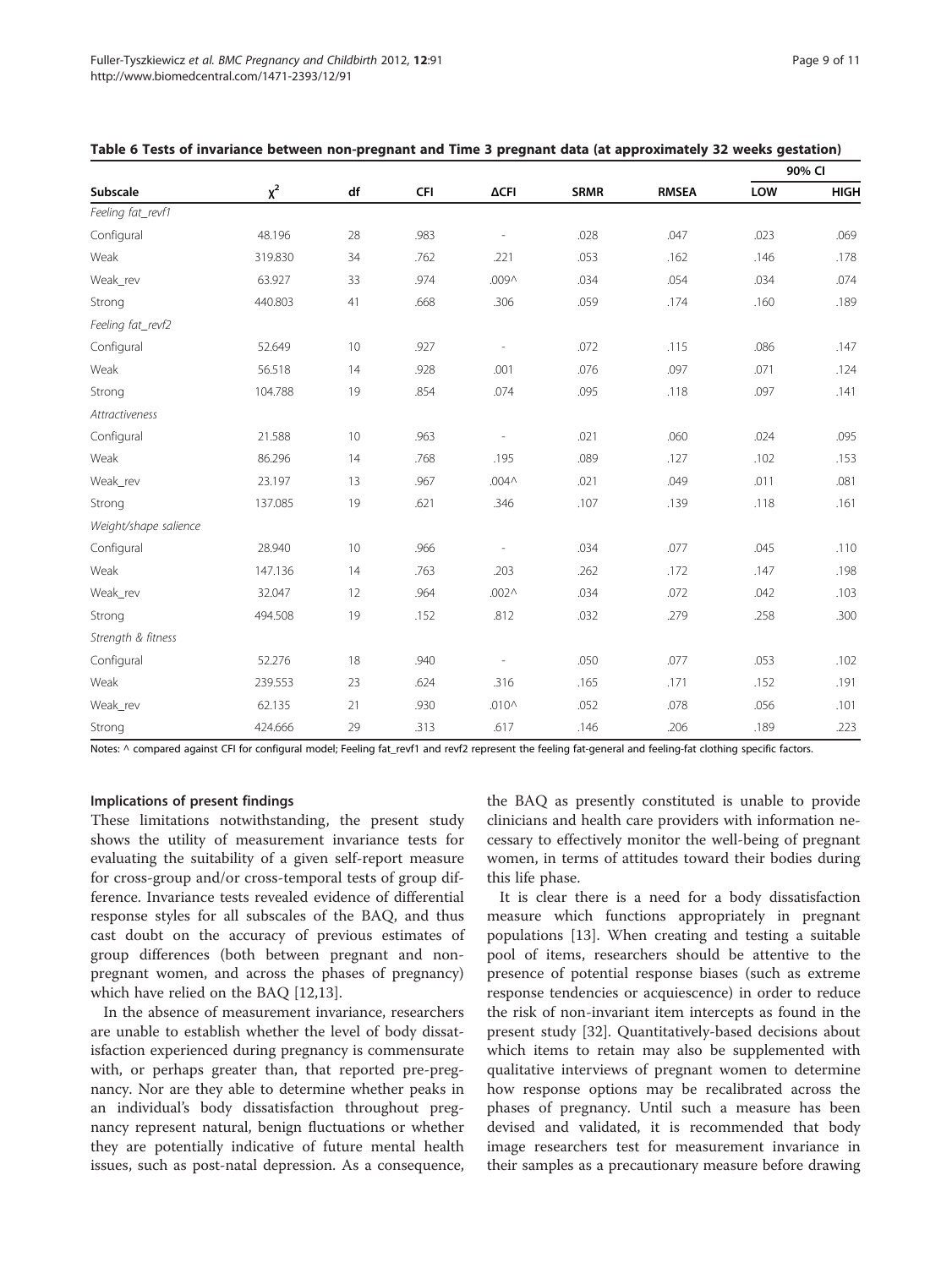#### <span id="page-10-0"></span>Table 7 Items which were freed from cross-group loading constraints

| Factor                                                                              | <b>Comparison groups</b>        |
|-------------------------------------------------------------------------------------|---------------------------------|
| Feeling fat_revf1                                                                   |                                 |
| Item 10: I hardly ever feel fat                                                     | Non-preg v T2 and T3 preg women |
| Item 28: I feel fat when I have<br>my photo taken                                   | Non-preg v T1 women             |
| <b>Attractiveness</b>                                                               |                                 |
| Item 3: People hardly ever find<br>me sexually attractive                           | Non-preg v T2 and T3 preg women |
| Weight salience                                                                     |                                 |
| Item 11: There are more<br>important things in life than<br>the shape of<br>my body | Non-preg v T2 and T3 preg women |
| Item 20: I hardly ever think<br>about the shape of my body                          | Non-preg v T2 and T3 preg women |
| Item 32: I am preoccupied with<br>the desire to be lighter                          | Non-preg v T1 women             |
| Strength                                                                            |                                 |
| Item 16: I quickly get exhausted<br>if I overdo it                                  | Non-preg v T2 and T3 preg women |
| Item 43: I have never been<br>strong                                                | Non-preg v T2 and T3 preg women |

Notes: Item numbers correspond with Ben-Tovim and Walker [[19\]](#page-11-0).

conclusions about group differences in body dissatisfaction which involve comparisons against groups of pregnant women.

#### Conclusion

There is little doubt now that body image issues in obstetrics and gynecology impact negatively on women's health and well-being [[11\]](#page-11-0). Yet, alarmingly, a recent survey revealed that less than one third of physicians assessed for body image concerns during routine gynecologic and obstetric care [\[33\]](#page-11-0). This is surprising for two reasons: (1) obstetricians and gynecologists often act as primary care physicians for women over the life cycle, and (2) body dissatisfaction is often associated with negative psychological functioning, such as depression, and maladaptive behaviours, such as unhealthy eating and extreme weight loss behaviours. Screening for body dissatisfaction, extreme weight loss behaviours and /or a history of eating disorders, during routine obstetric and gynecological visits, should be considered by the physicians and other allied- health professionals who care for pregnant women [\[11](#page-11-0)]. However, this is not possible at present because a specifically designed measure for pregnancy has yet to be developed.

Given the non-uniform pattern of differences in item intercepts observed in the present study, it is unclear whether prior literature has under- or over-estimated the level of body dissatisfaction among pregnant women.

Development of a psychometrically valid body image measure for use in pregnant populations would therefore help determine the direction and extent to which earlier estimates of differences in body dissatisfaction between pregnant and non-pregnant women [[11\]](#page-11-0), and also across the phases of pregnancy [[12](#page-11-0)-[16\]](#page-11-0) were biased by measurement confounds identified in the present study, such as different response styles and potential recalibration of meaning of items across time points. Until this measurement issue has been resolved, available models and prescriptions regarding the fluidity and severity of body image concerns across pregnancy should be viewed with caution.

## Additional file

[Additional file 1:](http://www.biomedcentral.com/content/supplementary/1471-2393-12-91-S1.doc) Direction of differences in item intercepts for strong invariance models (modification indices >3.84) comparing pregnant v non-pregnant women.

#### Competing interests

The authors declare that they have no competing interests.

#### Authors' contributions

MFT participated in analysis and interpretation of results, and contributed to drafting of the manuscript. HS contributed to the design of the study, and drafting of the manuscript. BW and BH collected data for the study, conducted a literature search for the Background section and contributed to drafting of the manuscript. All authors have seen and approved the final version of the manuscript.

#### Authors' information

MFT is a Senior Lecturer in the School of Psychology, Deakin University, Melbourne, Australia. MFT teaches research methods in undergraduate and postgraduate courses. He is a member of the Centre for Mental Health and Well-being Research at Deakin University. MFT has a PhD in Psychology from Deakin University, and has published in the area of body image research. HS is Associate Professor in the School of Psychology, Deakin University, Melbourne, Australia. HS has published extensively in the area of body image during pregnancy and post birth and also has expertise in the area of maternal and childhood obesity.

BW is a research assistant who has worked on this project. BH is a PhD student on an NHMRC scholarship who is investigating psychosocial predictors of excessive gestational weight gain, including body image.

#### Received: 19 January 2012 Accepted: 31 August 2012 Published: 6 September 2012

#### References

- 1. Cash TF, Fleming EC, Alindogan J, Steadman L, Whitehead A: Beyond body image as a trait: the development and validation of the Body Image States Scale. Eat Disord 2002, 10:103–113.
- 2. Thompson JK, Heinberg LJ, Altabe M, Tantleff-Dunn S: An introduction to the concept of body image disturbance: History, definitions, and descriptions. In Exacting beauty: Theory, assessment, and treatment of body image disturbance. Edited by Thompson J, Heinberg L, Altabe M, Tantleff-Dunn S. Washington: American Psychological Association; 1999:3–15.
- 3. Frederick DA, Peplau LA, Lever J: The swimsuit issue: Correlates of body image in a sample of 52,677 heterosexual adults. Body Image 2006, 4:413–419.
- 4. Frederick DA, Forbes GB, Grigorian K, Jarcho JM: The UCLA Body Project I: Gender and ethnic differences in self-objectification and body satisfaction among 2,206 undergraduates. Sex Roles 2007, 57:317–327.